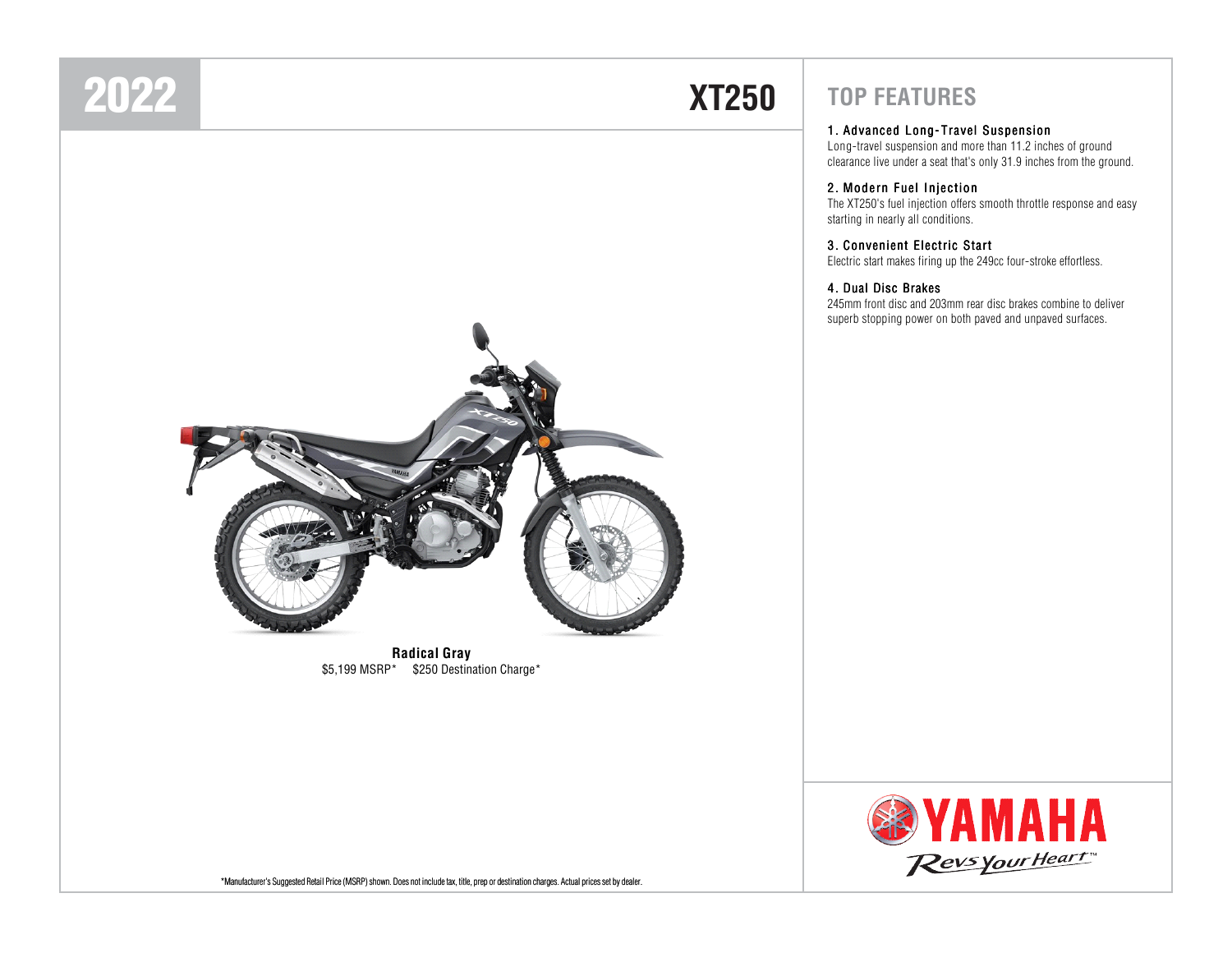### 2022

### **FEATURES & BENEFITS**

#### **ENGINE**

#### **Reliable Four-Stroke Motor**

 249cc air-cooled four-stroke with 9.5:1 compression makes for great on-and off-road performance.

**Modern Fuel Injection**

 The XT250's fuel injection offers smooth throttle response and easy starting in nearly all conditions.

#### **Advanced Cylinder Design**

 A light and strong forged piston inside a plated cylinder helps dissipate heat more efficiently, increasing both performance and durability.

#### **Responsive Power**

A light crankshaft provides quick, responsive power.

#### **5-Speed Transmission**

 Wide-ratio five-speed transmission provides maximum power and performance in a wide range of terrain and conditions.

#### **Efficient Intake Design**

The XT250's straighter intake tract improves performance.

#### **Convenient Electric Start**

 Hassle-free push-button electric starting adds extra convenience and reliability.

#### **Trail-Ready Chassis**

 The engine is mounted high in the frame for incredible 11.2 inches of ground clearance.

#### **Low Maintenance Engine**

 Automatic cam chain tensioner means minimal maintenance and longer engine life.

#### **CHASSIS/SUSPENSION**

#### **Strong, Compact Frame**

 A semi-double-cradle steel frame achieves a lighter, nimbler feel through greater mass centralization. Greater lateral and torsional rigidity and reduced weight of the lower frame parts help produce light, stable handling.

#### **Advanced Long-Travel Suspension**

 The front fork has 8.9 inches of travel to soak up the rough stuff, both on- and off-road while an aluminum lower triple clamp keeps the weight down.

#### **Nimble Steering**

 The maximum turning angle of the handlebar is 51 degrees—almost like a trials machine. Combined with a short wheelbase of only 53.5 inches, the XT250 has a super-tight turning radius for excellent maneuverability.

#### **Linkage-Style Shock**

 A rear shock provides 7.1 inches of wheel travel through a progressive Monocross® linkage system for a smooth ride.

#### **Dirt-Ready Wheels**

 21-inch front and 18-inch rear aluminum wheels are extremely durable and reduce unsprung weight for enhanced suspension performance and handling.

#### **Generous Ground Clearance**

 11.2 inches of ground clearance means you've got serious off-road capability.

#### **ADDITIONAL FEATURES**

#### **Advanced LCD Instruments**

 Multifunction digital LCD instrument panel with cool green background lighting is easily visible day or night. It also removes unnecessary weight from the handlebar for light, precise handling.

#### **Extended Fuel Range**

The stylish gas tank holds a full 2.6 gallons for long-range riding.

#### **Comfortable Saddle**

 The long, thick seat creates a balanced riding position for optimal movement and comfort.

#### **Protective Fenders**

 The durable and wide front fender is designed to keep mud and dirt off the rider when exploring off-road.

#### **Passenger-Ready**

Frame-mounted passenger foot pegs provide two-up riding capability.

#### **Bright Illumination**

 Enduro-style, 60/55-watt halogen headlight features a cool 133mm lens for excellent visibility at night.

#### **Dual Sport Lighting**

Flex-mounted turn indicators offer great durability against breakage.

#### **Fork Protection**

 Durable fork boots help prevent rocks and debris from damaging fork sliders.

**Forest-Friendly Exhaust**A spark arrestor makes the XT trail-ready.

Specifications subject to change without notice. This document contains many of Yamaha's valuable trademarks. It may also contain trademarks belonging to other companies. Any references to other companies or their products are for identification purposes only, and are not intended to be an endorsement. © 2022 Yamaha Motor Corporation, U.S.A. All rights reserved.

**Modern Battery**Dependable, low-maintenance battery.

**yamahamotorsports.com**For Accessories, visit **shopyamaha.com**

# **XT250**